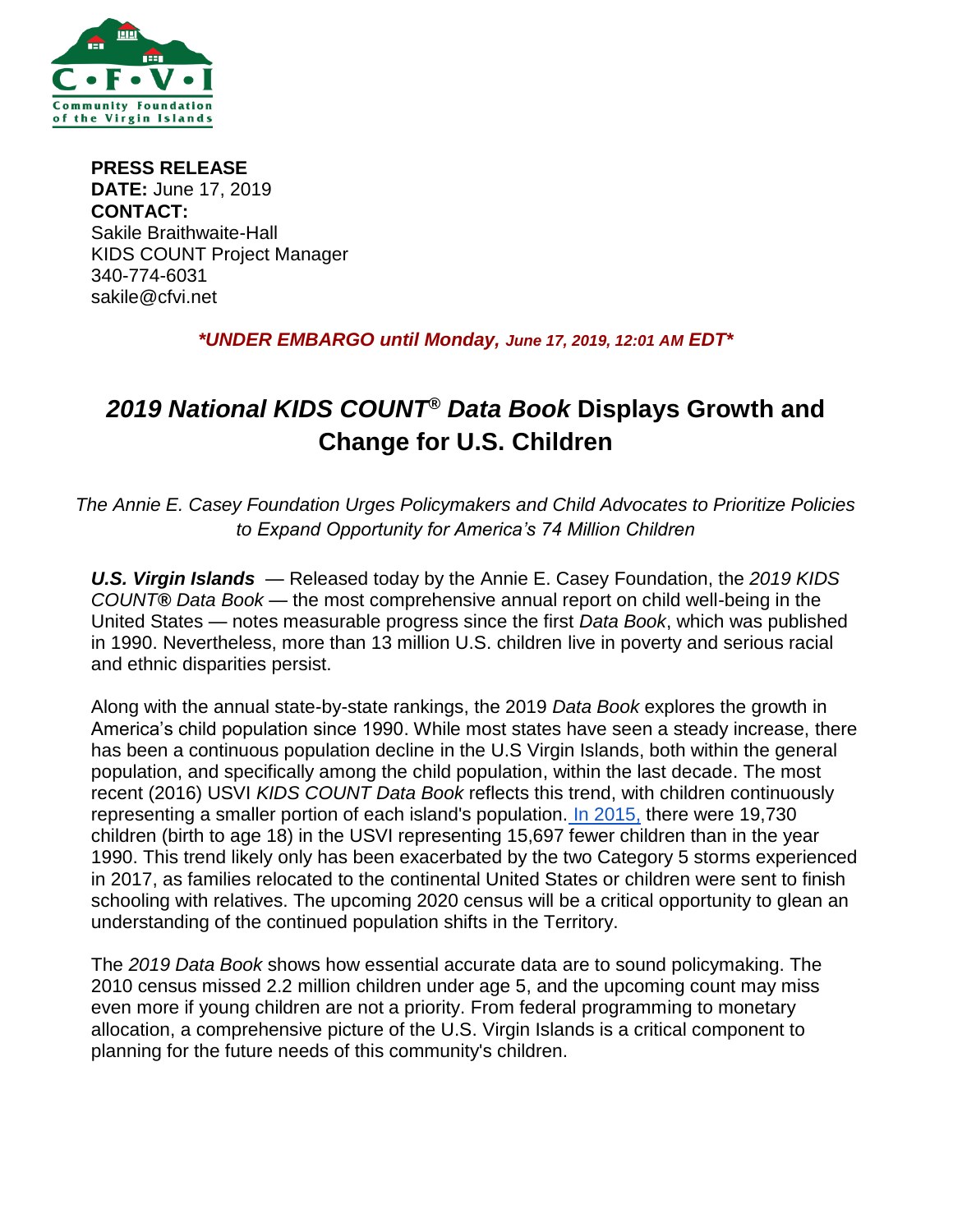The Casey Foundation points to areas of tremendous improvement in children's lives nationally — including access to health care, decreased rates of teen childbearing and increased rates of high school graduation — and draws a direct line to policies that support this success. Especially as the national child population is expanding, there are steps that policymakers should take to help all children thrive. The Casey Foundation calls on elected officials and representatives to:

- *Expand the programs that make and keep kids healthy.* For the sake of all children, regardless of their immigration status, states should expand access to Medicaid. Specifically, for the U.S Virgin Islands, attention to this issue is critical with the coming fiscal cliff as federal funding for Medicaid expires at the end of the year, which will put current Medicaid funding and programmatic capacities in jeopardy.
- *Provide the tools proven to help families lift themselves up economically.* Federal and state earned income tax credits (EITC) and child tax credit programs mean working parents can use more of their take-home pay to meet their children's needs.
- *Address ethnic and racial inequities.* The national averages of child well-being can mask the reality that black and brown children still face a greater number of obstacles.
- *Count all kids.* Ensure the 2020 census counts all children, including those under 5 years old and from hard-to-count areas. Involvement in campaign efforts and inclusion among our most vulnerable in the count is critical.

The *2019 KIDS COUNT Data Book* is the 30th edition of an annual data study that is based on U.S. Census and other publicly available data, representing all 50 states, the District of Columbia and Puerto Rico. No data are reported for the Virgin Islands in the *2019 KIDS COUNT Data Book* because the Territory is not included in most national surveys and datasets from which the data are sourced. A *Data Book* for the U.S Virgin Islands is released annually, produced by the Community Foundation of the Virgin Islands and based on local data from local agencies and the Virgin Islands Community Survey. A *Data Book* for the U.S Virgin Islands is expected to be released by CFVI this summer.

### **Release Information**

The national *2019 KIDS COUNT® Data Book* will be available June 17 at 12:01 a.m. EDT at [www.aecf.org.](file:///C:/Users/bboughamer/AppData/Local/Microsoft/Windows/INetCache/Content.Outlook/U9MF7906/www.aecf.org) Additional information is available at [www.aecf.org/databook.](file:///C:/Users/bboughamer/AppData/Local/Microsoft/Windows/INetCache/Content.Outlook/U9MF7906/www.aecf.org/databook) Journalists interested in creating maps, graphs, and rankings in stories about the *Data Book* can use the KIDS COUNT*®* Data Center at [datacenter.kidscount.org.](file:///C:/Users/bboughamer/AppData/Local/Microsoft/Windows/INetCache/Content.Outlook/U9MF7906/datacenter.kidscount.org)